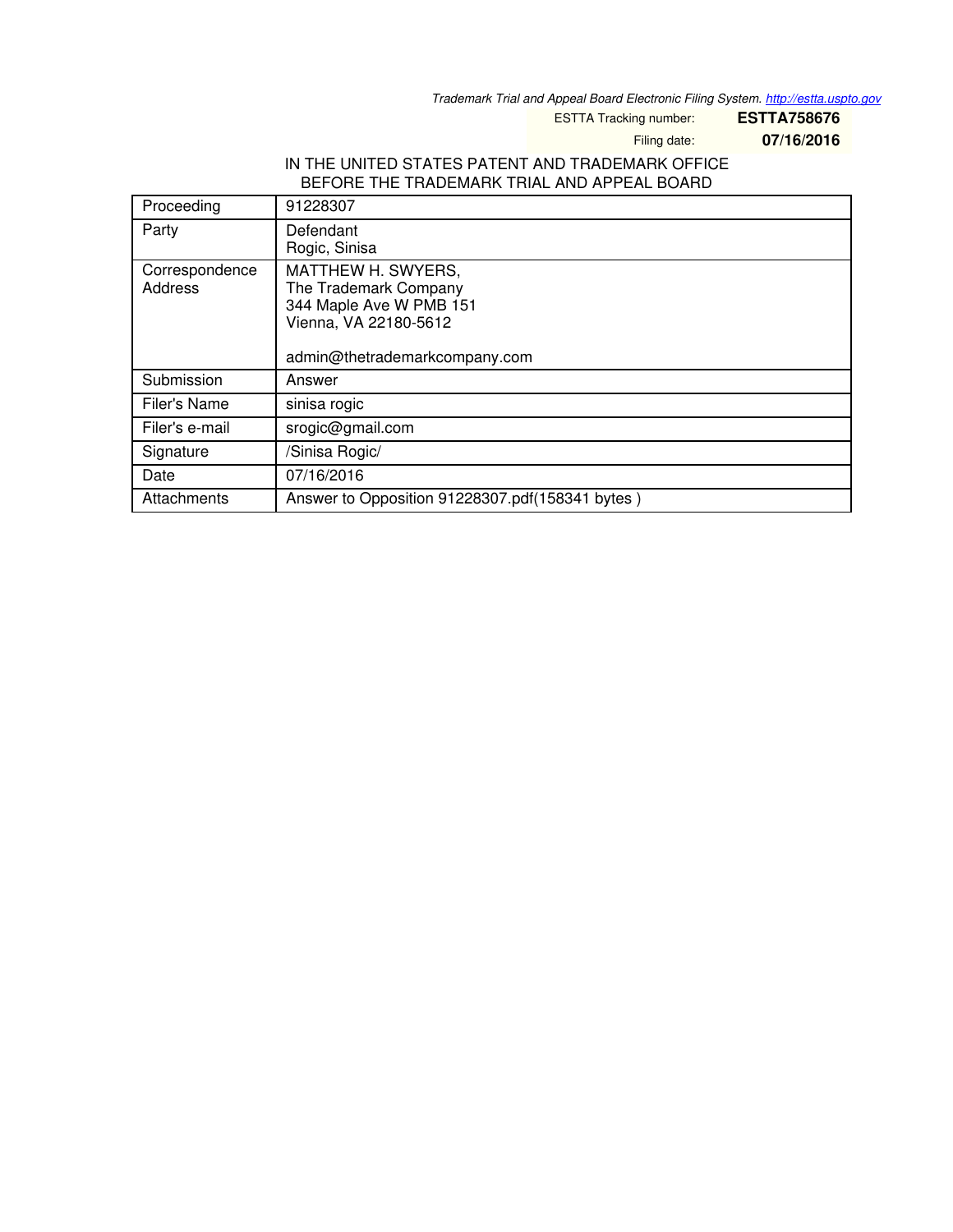# **IN THE UNITED STATES PATENT AND TRADEMARK OFFICE BEFORE THE TRADEMARK TRIAL AND APPEAL BOARD**

Opposition No. 91228307

In the matter of trademark application Serial No. 86759421

Insperity, Inc.,

Opposer,

v.

Sinisa Rogic,

Applicant.

### **APPLICANT'S ANSWER TO NOTICE OF OPPOSITION**

Applicant Sinisa Rogic ( "Applicant") respectfully submits its Answer to opposer Insperity, Inc.'s ("Insperity" or "Opposer") Notice of Opposition ("Opposition") against Applicant's applications for registration of its mark, serial number 86759421 (collectively "the Application").

The paragraphs below correspond to the introductory and numbered paragraphs of the Opposition.

Responding to the first unnumbered paragraph of the Opposition, Applicant lacks sufficient information and belief to either admit or deny Insperity's place of organization and principal place of business and therefore denies those allegations. APPLICANT denies the remaining allegations contained in this paragraph.

1. APPLICANT lacks sufficient information or belief with which to admit or deny the allegations contained in this paragraph and on that basis denies them.

2. APPLICANT lacks sufficient information and belief to either admit or deny the allegation and therefore denies the allegation.

3. APPLICANT admits that USPTO records reflect Insperity as the owner of the registrations for "INSPERITY", "INSPERITY (stylized)" and "INSPIRING BUSINESS PERFORMANCE" with the filing dates and registration numbers reflected. APPLICANT lacks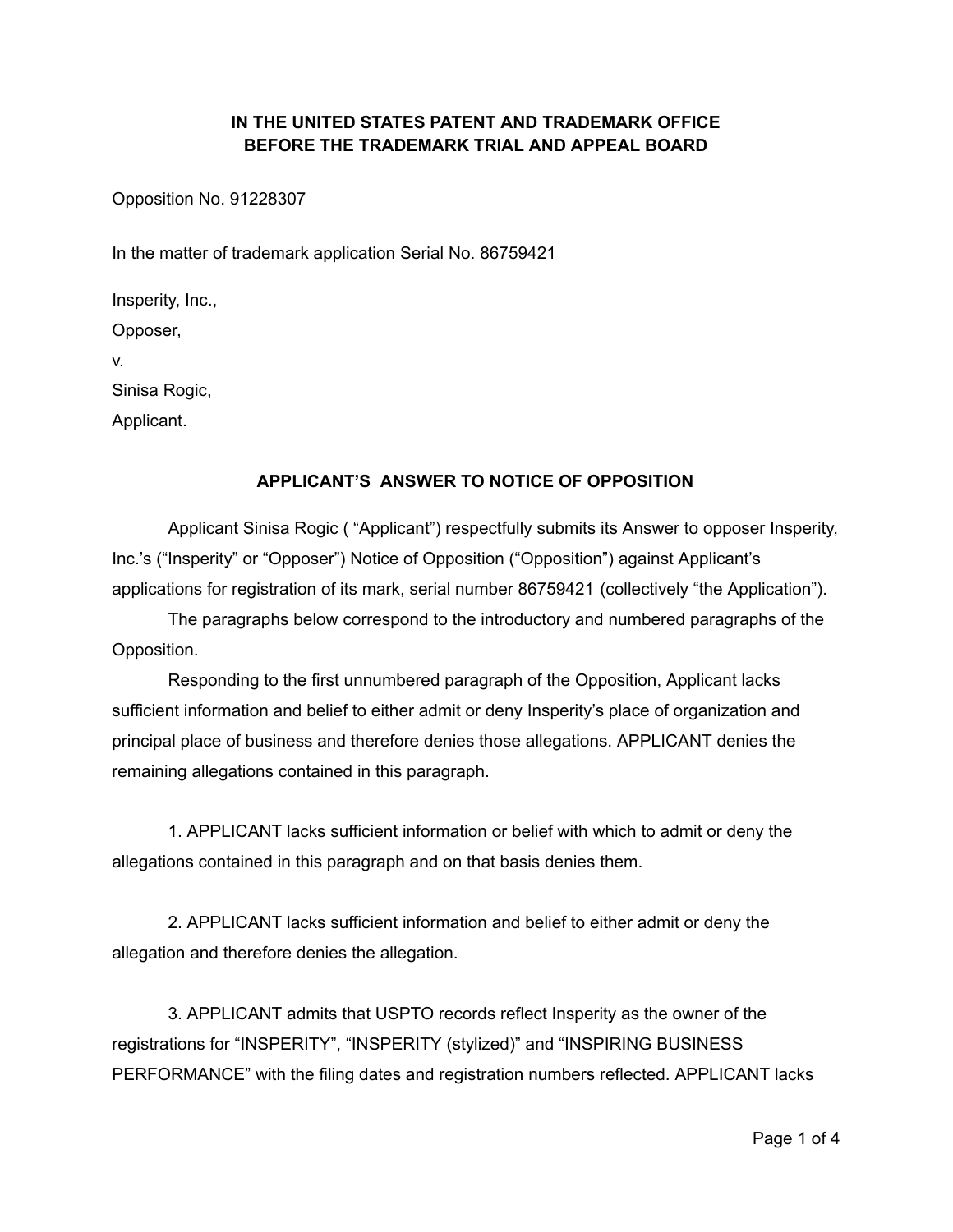sufficient information or belief with which to admit or deny the remaining allegations contained in this paragraph and on that basis denies them.

4. APPLICANT admits the allegations contained in this paragraph.

5. APPLICANT lacks sufficient information or belief with which to admit or deny the allegations contained in this paragraph and on that basis denies them.

6. APPLICANT denies all allegations contained in this paragraph.

7. APPLICANT denies all allegations contained in this paragraph.

8. APPLICANT lacks sufficient information or belief with which to admit or deny the allegations contained in this paragraph and on that basis denies them.

9. APPLICANT admits the allegations contained in this paragraph.

10. APPLICANT denies all allegations contained in this paragraph.

11. APPLICANT denies all allegations contained in this paragraph.

## **AFFIRMATIVE DEFENSES**

## **FIRST DEFENSE (FAILURE TO STATE A CLAIM)**

Insperity, Inc.'s Opposition fails to state a claim upon which relief can be granted.

## **SECOND DEFENSE**

There is no likelihood of confusion, mistake or deception because, inter alia, Applicant's mark and the trademarks of Opposer INSPERITY and INSPIRING BUSINESS PERFORMANCE is so dissimilar from Applicant's mark INSPIRE. There is at least one DuPont factor which clearly favors Applicant.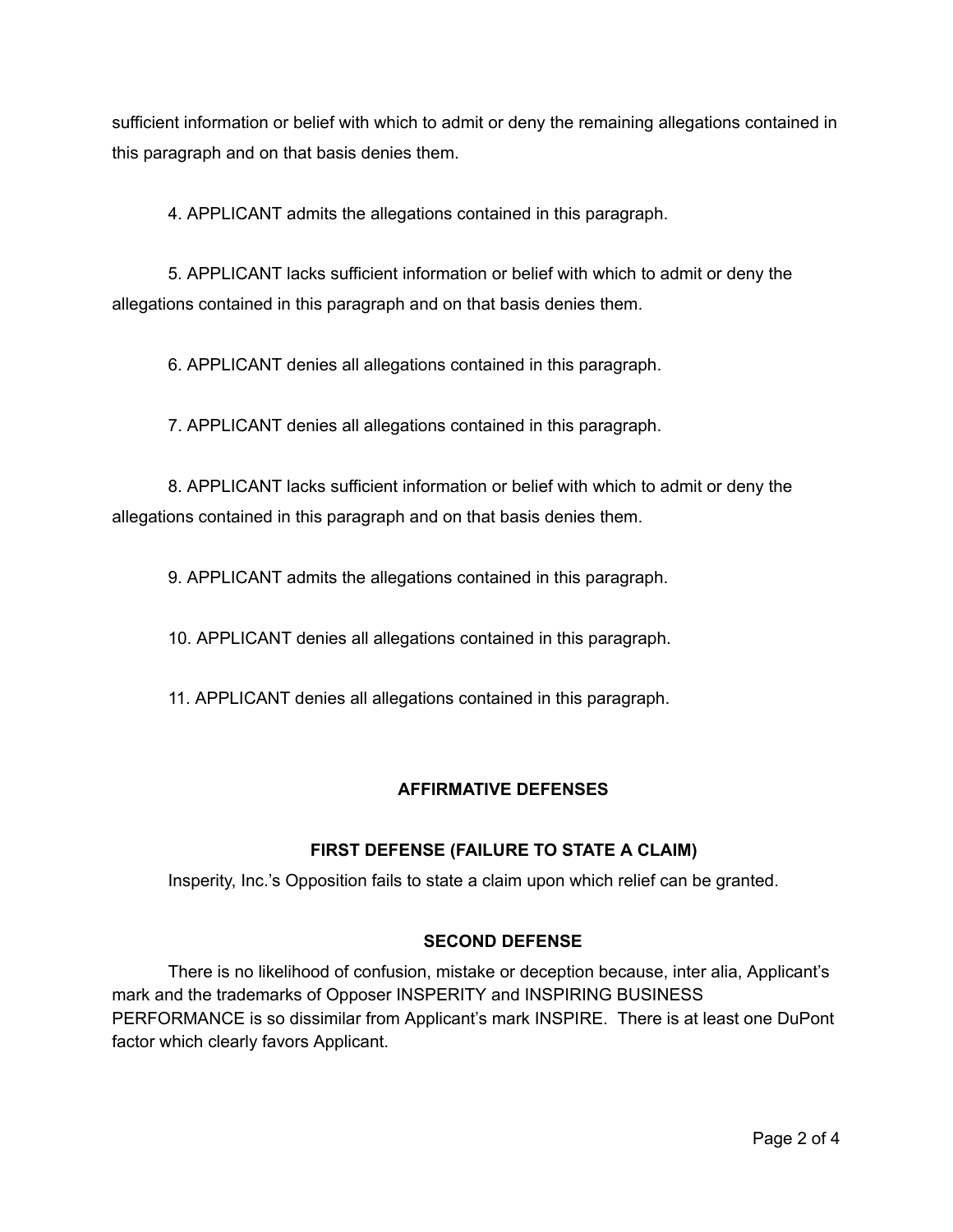#### **THIRD DEFENSE**

Applicant's mark and Opposer's mark are different in appearance

### **FOURTH DEFENSE**

There is no likelihood of confusion because consumers of both parties services are knowledgeable and sophisticated.

### **FIFTH DEFENSE**

Applicant's mark is unique and distinctive.

#### **SIXT DEFENSE**

Applicant's mark and Opposer's marks are different in meaning.

### **SEVENTH DEFENSE (RESERVATION OF RIGHTS)**

APPLICANT believes that it may have other separate and additional defenses of which it is presently unaware and thus reserves the right to allege additional and separate defenses upon the discovery of additional facts.

#### **PRAYER**

APPLICANT prays that the Insperity, Inc.'s Opposition be dismissed with prejudice.

Respectfully submitted, Date: July 16, 2016 Sinisa Rogic 7504 W Cleveland St, Niles 60714, IL (224) 538 0347 Applicant